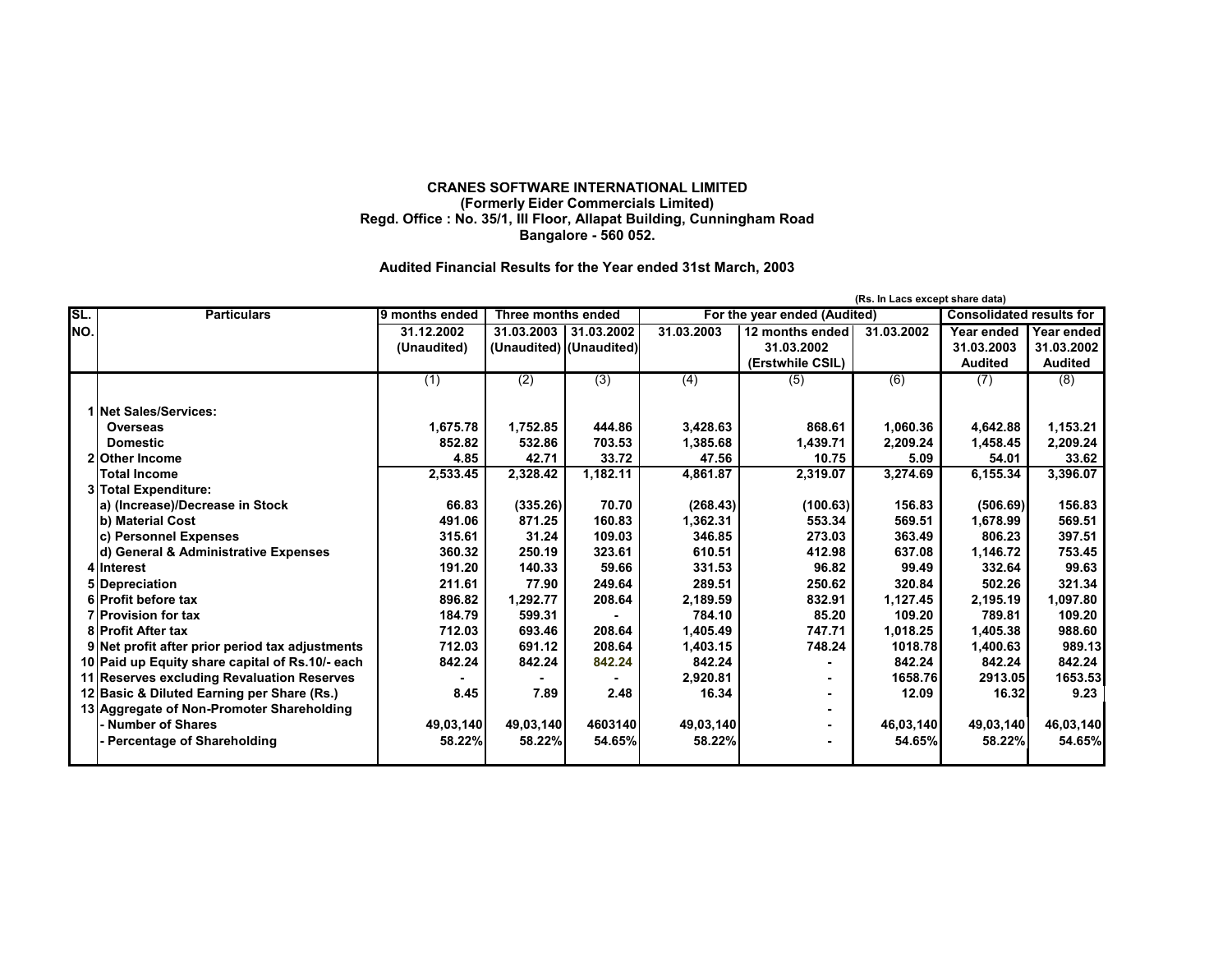|        |                                                                                   |            |            | Rs. in lakhs |            |
|--------|-----------------------------------------------------------------------------------|------------|------------|--------------|------------|
|        |                                                                                   | 9 Months   | Quarter    | Year         | Year       |
| SI.No. | <b>Particulars</b>                                                                | ended      | ended      | ended        | ended      |
|        |                                                                                   | 31.12.2002 | 31.03.2003 | 31.03.2003   | 31.03.2002 |
|        | 1 Segment Revenue:                                                                |            |            |              |            |
|        | a) Product Division                                                               | 2,430.14   | 2,163.65   | 4,593.79     | 2,781.96   |
|        | b) Training Division                                                              | 98.46      | 122.07     | 220.53       | 487.64     |
|        | <b>Total</b>                                                                      | 2,528.60   | 2,285.72   | 4,814.32     | 3,269.60   |
|        | <b>Less: Inter segment Revenue</b>                                                |            |            |              |            |
|        | <b>Net Sales</b>                                                                  | 2,528.60   | 2,285.72   | 4,814.32     | 3,269.60   |
|        | Add: Other unallocable Income                                                     | 4.85       | 42.71      | 47.56        | 5.09       |
|        | <b>Total Income</b>                                                               | 2,533.45   | 2,328.43   | 4,861.88     | 3,274.69   |
|        | 2 Segment Results<br>(Profit(+)/Loss(-) before tax and interest from each segment |            |            |              |            |
|        | a) Product Division                                                               | 1,052.71   | 1,344.41   | 2,397.12     | 1,043.85   |
|        | b) Training Division                                                              | 35.31      | 88.68      | 123.99       | 183.09     |
|        | <b>Total</b>                                                                      | 1,088.02   | 1,433.09   | 2,521.11     | 1,226.94   |
|        | Less : i) Interest                                                                | 191.20     | 140.32     | 331.52       | 99.49      |
|        | ii) Other unallocable expenditure net off<br>unallocable income                   |            |            |              |            |
|        | <b>Total Profit Before Tax</b>                                                    | 896.82     | 1,292.77   | 2,189.59     | 1,127.45   |
|        | 3 Capital Employed (Segment assets-Segment Liabilities)                           |            |            |              |            |
|        | a) Product Division                                                               | 2,321.28   | 2,909.46   | 2,909.46     | 2,598.55   |
|        | b) Training Division                                                              | 118.96     | 135.43     | 135.43       | 459.68     |
|        | <b>Total</b>                                                                      | 2,440.24   | 3,044.89   | 3,044.89     | 3,058.23   |
|        |                                                                                   |            |            |              |            |

## **Segment-wise Revenue, Results & Capital Employed**